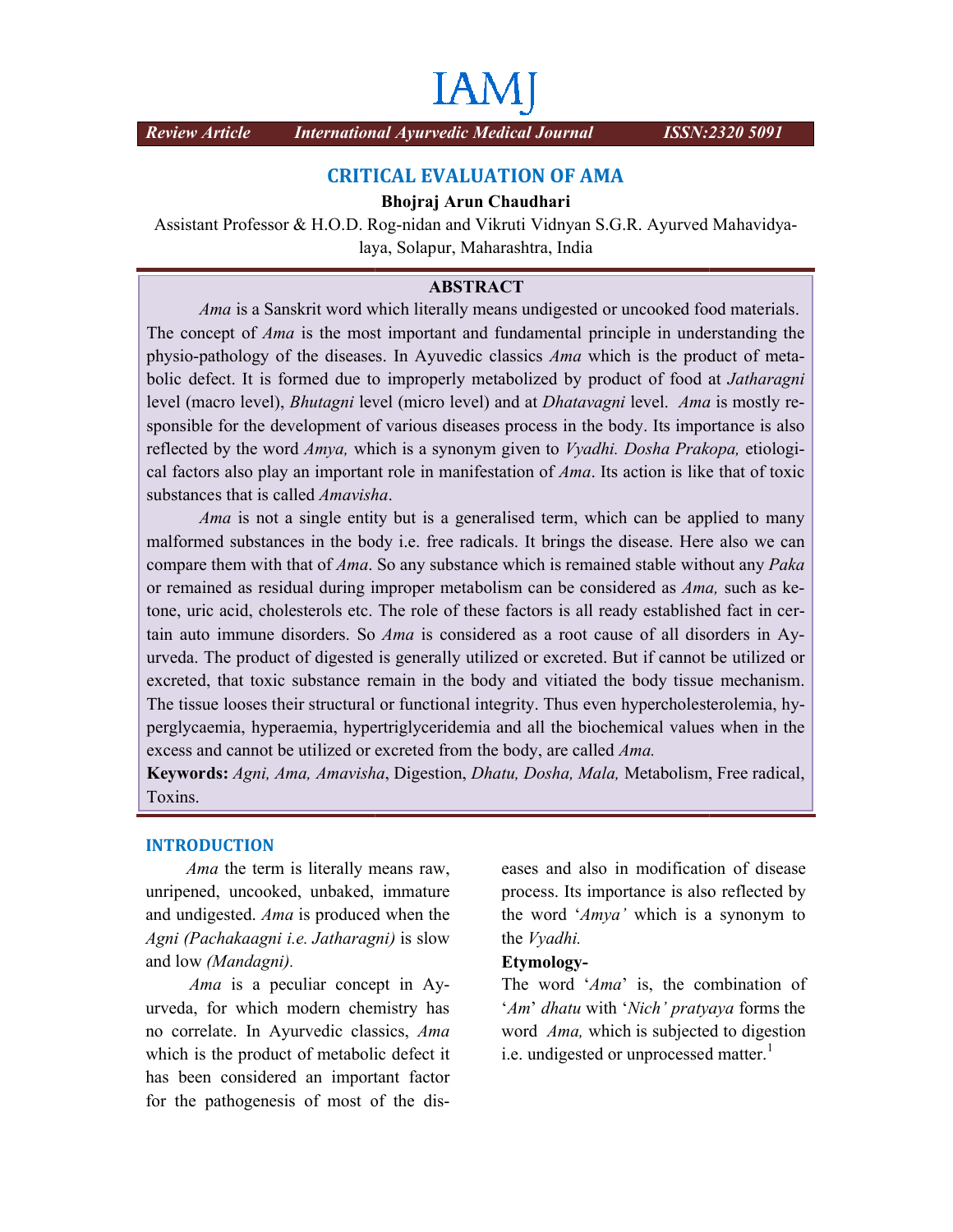The word *Ama* is derived from *Ama Dhatu* with the suffix 'A'. It means improper or partially digested matter.

 The word *Ama* found in Ayurvedic literature is incompletely fermented and unripened substances. $2$ 

**DEFINITION OF** *AMA* - In Ayurveda various definitions of *Ama* are quoted in the texts, some of which are as follows-

Due to poor strength of *Agni (Jatharagni),* initial *Rasadhatu* becomes immature improperly metabolised and this unmetabolised substance i.e. *Annarasa* is still left in stomach is known as *Ama.* This *Annarasa* undergoes fermentation *(Dushtata)* being retained in the *Amashaya* (stomach and small intestine) called Amarasa. $3/4$ 

- If *Kayagni* fails to perform normal functions leads to accumulation of undigested food material inside *Amashaya*, which is the initial *Rasadhatu* is called *Ama*. 5
- The food residue which is not digested due to impairment of *Agni* is known as *Ama* and it is said to be the root cause of all the diseases.
- Other meanings of the word *Ama* found in Ayurvedic literature are- incompletely, fermented and unripened substance, unbaked and incompletely developed substance, and unprocessed substance.

 From the above definitions it is clear that *Agni (jatharagni)* plays an important role in the production of *Ama.* **The relationship of Agni and** *Ama* **-** *Jatharagni* or *Koshagni, Panchbhutagni,* and *Dhatvagni* are the main three *Agni* present inside the body. *Jatharagni* is the digestive fire that controls the various digestive processes within the body. When there is hypofunctioning of *Agni* proper digestion is hampered resulting in the formation of *Ama*. Then *Bhutagni* have been

enumerated, *Bhuta* means the physicomaterial classification of food and body elements. Thereafter *Dhatvagni* have been expounded, *Dhatu* here means the basic elements of the body. The functions of *Dhatvagni* refer to tissue *(Dhatu)* metabolism. In sum, *Jatharagni* (gastro-intestinal metabolism secretion, enzyme), *Bhutagni* (five intermediary metabolism factors) and *Dhatvagni* (tissue metabolism) constitute the thirteen types of *Agni* or Metabolic factors of Ayurveda. By the Ayurvedic literature, the food material is first digested and absorbed by the *Jatharagni* in *Amashaya* and *Grahani*. Then it is transported to the liver for *Bhutagni Paka* and from there, the product of nutrition is processed in the tissues by the *Dhatvagni*. Normally digestion at all levels proper functioning of these *Agni* is absolute necessary. But, whenever *Agnivyapara* took the shape of *Mandagni,* the resultant material will be unripened, undigested formation of what in Ayurvedic terms is known as *Ama.* In terms of metabolism, it is defective metabolism.  $6$ 

# **AETIOLOGY OF** *AMA-*

From the above discussion, it is clear that *Jatharagni* is the root cause of *Ama.* So the factors responsible for malfunctioning of *Agni* are also responsible for *Ama.* Charaka described the aetiological factors in details.<sup>7</sup>

1. *Aharja*- *Abhojana* (fasting), *Atibhojana* (Overeating), *Ajirnabhojana* (in state of indigestion), *Vishamashana* (irregular dirt habits), *Asatmyabhojana, Virudhhabhojana* (indulgence in diet) not homologus to body, food qualities like *Guru* (heavy), *Sheeta* (cold) ,*Shuska* (dry), *Ruksha* (fat deficient food), *Vidahi* (acidic), *Viruddha ahara* (incompatible diet) leads to the failure of digestion of even easily digestible food.

2. *Viharaja- Sandharnata* (suppression of natural urges), *Svapna viparyaya* (keeping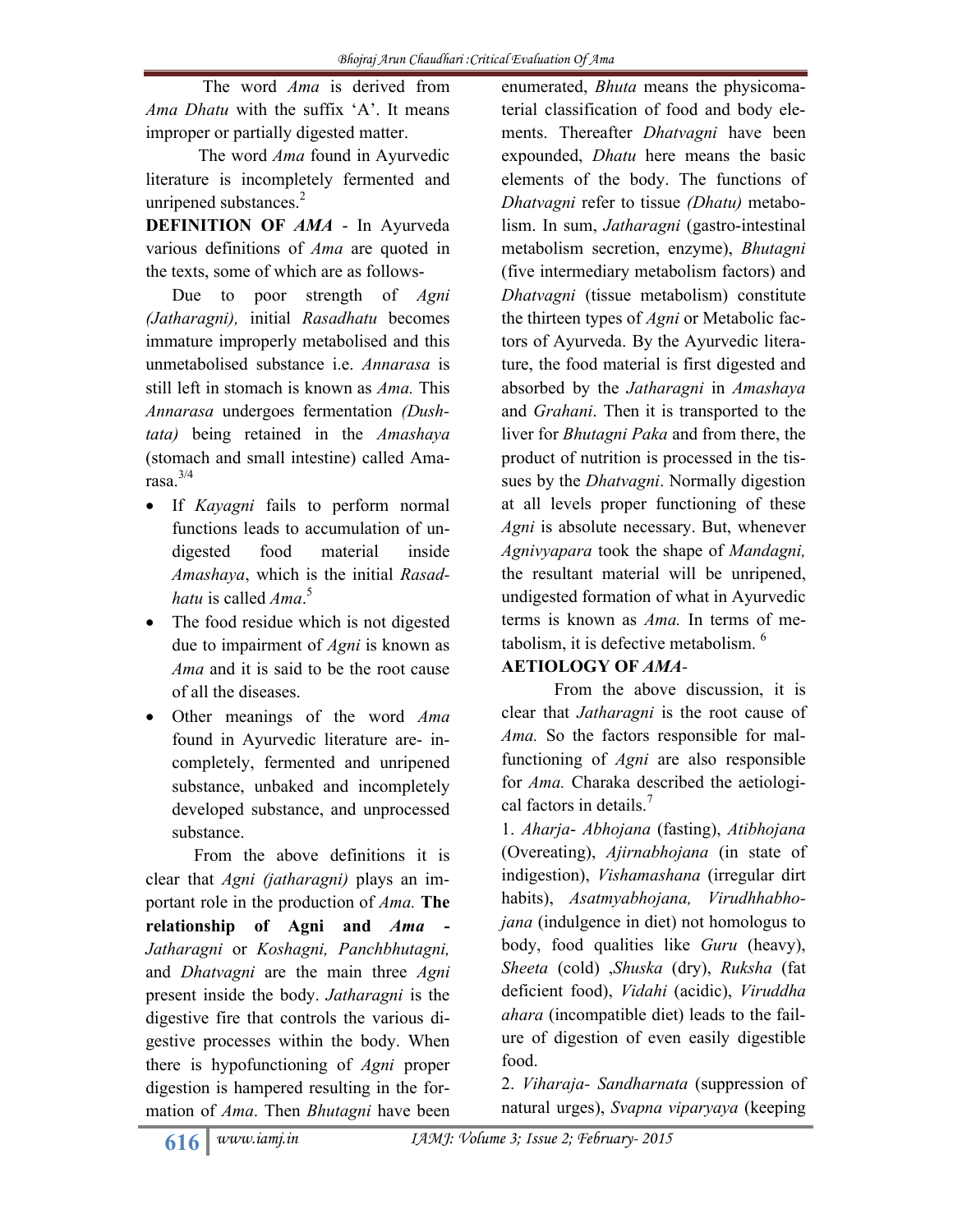awakening in night and sleeping in days), *Dukhashayya* (uncomfortable bleeding), *Atyambupana* (drinking of water excessively) may give rise to *Amadosha.* <sup>8</sup>

Iatrogenic Causes - Erroneous inadequate administration of *PanchakarmaVidhi* i.e. *Vaman*, *Virechana, Basti Karma, Sneha Karma* can also produce *Ama*.

3. *Mansika-* Consumption of food while afflicted with mental upset due to *Kama* (Lust), *Krodha* (anger), *Lobha* (greed), *Moha* (temptation), *Irshaya* (jealousy), *shoka* (Mental stresses, grief), *Bhaya* (fear), *Lajja* (shame), *Chinta* (worry) are responsible for *Agnimandyajanya Ama.* 

Miscellaneous- *Desha, Kala, Rhutu Vaishmya* (adverse seasons habitats and time), *Vyadhikarshana* (emaciation due to chronic disease), also give rise to *Ama.*<sup>9</sup>

# *SAMPRAPTI* **(PATHOGENESIS) OF**  *AMA*-

As described in following lines attempt has been made to understand the process of formation of *Ama.* The primary source of *Ama* is the digestive system. *Ama* produced in liver also or at other tissue or cellular level, depending on the etiological factors.

**A.** *Ama* produced as a consequence of *Agnimandya –*

 Almost all the Acharyas are of the opinion that malfunctioning of the *Agni* leads to the production of *Ama*. Normally, whatever type of food consumed is firstly acted upon by *Jatharagni* in *Amashaya*. 10

 Then it is transported to the Liver for *Bhutagni paka* and thereafter the product of nutrition is processed in the tissues by *Dhatavagni*. So it is obvious from the above description that the metabolism or *Agnivyapara* may be defective at three levels which are described as under -

**1.** *Ama* produced by *Jatharagnimandya –* Normal activity of *Jatharagni* is essential for the complete and proper digestion of food. But due to low *Jatharagni* the food is not properly digested and *Ama* is formed. Therefore it's its absorption becomes sluggish due to its *Guna* like *Guru, Pichhila* and it gets retained in the intestine for a longer time. $11$ 

 After sometimes virulent *Ama* undergoes fermentation and putrefaction and a new product having the properties similar to *Visha* toxic is formed, the termed as *Ama-Visha* and it is the root cause of all diseases.<sup>12</sup>

**2***. Ama* produced by *Bhutagnimandya* – After completion of breaking down of food particles by *Jatharagni*, the *Bhutagn*i digest the particles of their own.<sup>13</sup> When *Bhutagni* do not act properly *Ama* will be produced.

**3.** *Ama* produced by *Dhatavagnimandya - Dhatavagni* plays a role in the process of formation of *Dhatu* tissue from the nutrient substances of the particular *dhatu* .Hence when the power of the *Dhatavagni* of a particular *Dhatu* is diminished, either in the liver or in a particular *Srotasa,* the formation or utilization of that *Dhatu* becomes incomplete and *Ama* is produced **B.** *Malasanchayajanya Ama* - (Accumulation of waste product in body)

 *Agni* is the energy responsible for transformation of food substances, which is converted to *Dhatus*, and *Upadhatu* are produced. This is anabolic activity of *Dhatavagni*. During this process, *Dhatu* substances again digested disintegrated and utilized for the liberation of heat and energy by the *Dhatavagni,* this is catabolic process. At that time certain minute waste products are formed i.e. *kleda,* and the excess *kleda* is excreted from body. When this excretion becomes inadequate due to excessive production it gets accumulated in the body and stagnation of these *mala* in *srotasa* cause *srotorodha*. These being exert adverse effect on digestion and metabo-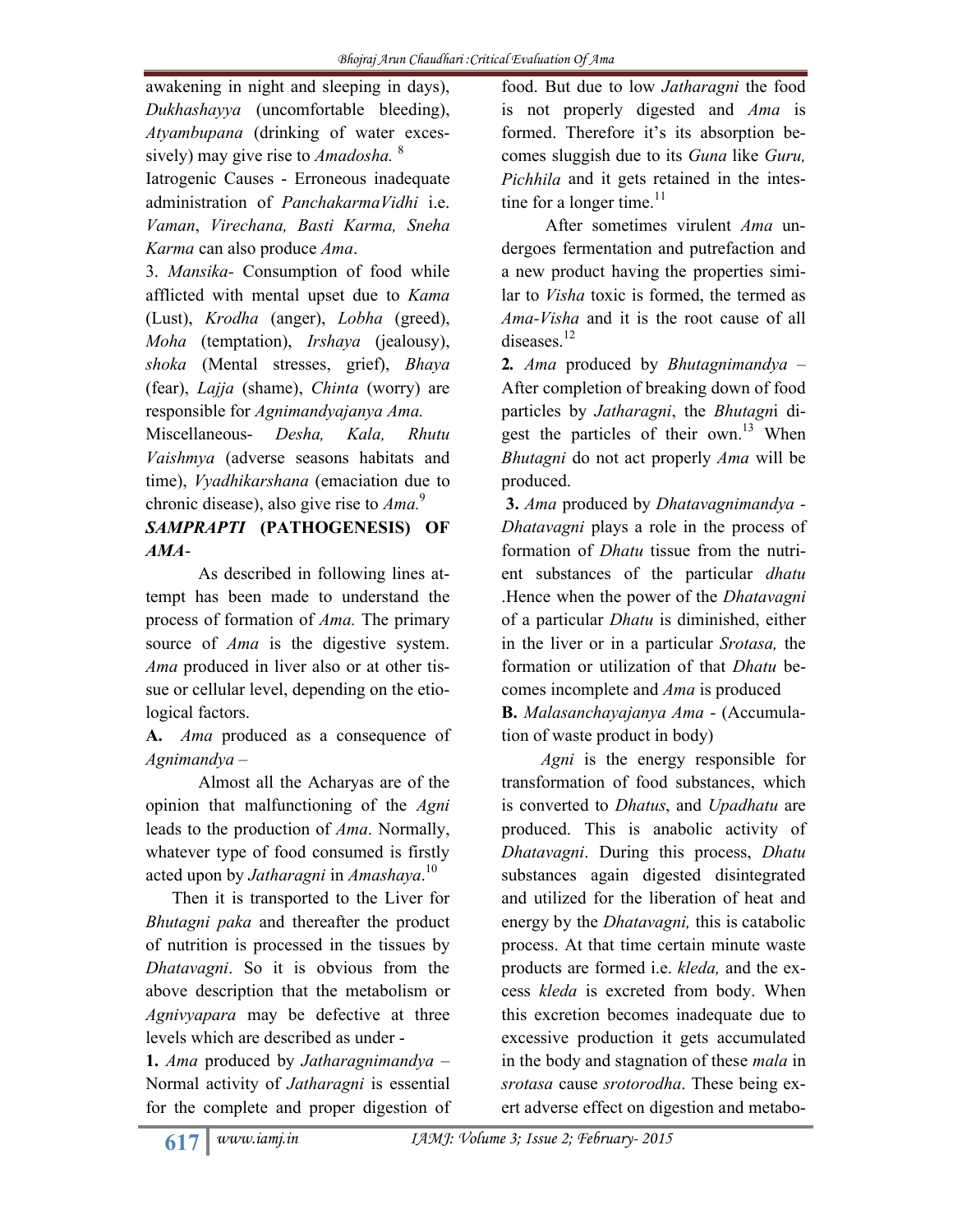

## **Properties of** *Ama***-**

 Due to the consumption of nidana<sup>15</sup>, which are capable of exacerbating *dosha* and brining mildness in *Agni*, after this whatever is again eaten or drunk by ignoramus person, the same becomes improperly digested this transformed into sourness in *Amashaya* is called *Amavisha*. 16,17

*Sama* **-** is a condition manifests due to amalgamation of *dosha* and *dushya (Dhatu* 

*& Mala)* resulting into the formation of various kinds of disorders. *Vyadhi*, which engendered from *Sama* are also known as *Samavyadhi* in *Ayurveda*. 18

 *Ama* is *Avipakwa* (undigested*), Asanyukta* (not well formed). It is always in the form of incompletely digested substance. It is non-homogenous, has a very bad or foul odour, which can be experienced only when it is combined with excretory products such as sweat, urine and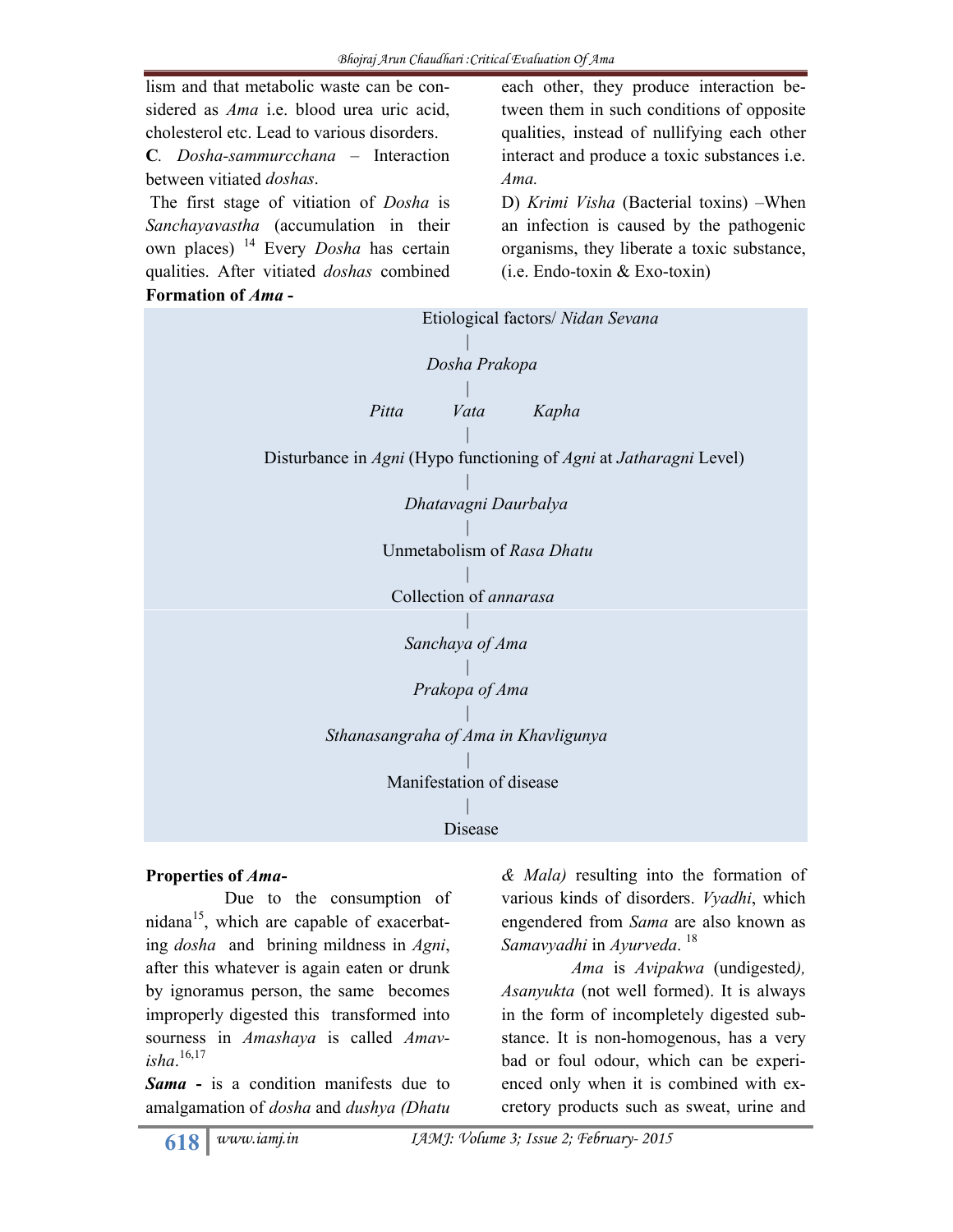stool etc. It is always very sticky and greasy or mucoid in nature<sup>19.</sup> The product of digestion and metabolism is generally utilized or excreted out. But if that cannot be utilized or excreted, they remain in the body and vitiated the body tissue mechanism (i.e. *Dhatusamata).*The tissue lose their structural or functional integrity.<sup>20</sup> When such things collect in the body it produces lethargy in body.

## **Role of** *Ama* **or root cause of disease -**

 *Ama* originates from improperly digested toxic particles that clog the *srotas* in body. Some of these *soratas a*re physical and include the Gastrointestinal Tract, lymphatic system, Arteries and Veins, Capillaries and Genitourinary tract also Respiratory and Cardiovascular system. Others or nonphysical *srotas* called *Vatanadimandalas* (CNS) through which your energy flows. *Ama* the toxic substance accumulates wherever there is a weakness in the body and this will result in disease.

 *Ama* itself act as a disease, sometimes becomes too toxic to the body by its manifestation and starts as a toxic agent i.e*. Amavisha* and become difficult to treat; besides this *Ama* also produces various disorders, called *Amadoshaj Vikara*. <sup>20</sup> So, *Ama* is root cause of all diseases.

## *Ama* **in modern view**-

 *Ama* is a concept that can be understood as accumulated of unutilized, unmetabolised due hypofunctioning of digestive and metabolic enzymes. This untransformed food material accumulates in the gastro-intestinal level (*Ama-Annarasa*), metabolic waste *(Malasanchaya*). *Ama* is state of intermediately metabolites which are toxic in nature, hinders the absorption products of digestion increase or decreases the peristalsis and on absorption produces gastrointestinal disorders as well as extra

gastrointestinal disorders. Sometimes due to external negative influences (e.g. emotional stress, strains, adverse weather, inappropriate food and habits) and improper secretions of digestive juices by liver and pancreas, not all the food digested. In that half of it absorbed as a nutrients and rest of it, as a waste products. But there still remains a half undigested, unmeabolised food product that circulates in the body as toxins.

 *Ama* is also considered as an accumulation of *Mala* (egests and metabolic by products) in the body during process of digestion and metabolism leading to development of various ailment.

 *Ama* lines the walls of the bowel, impending absorption and assimilation of nutrients. This toxic material *Ama,* can be viewed as a foreign toxic substance by the body and the immune system can react by forming antibodies to it, giving rise to antigen-antibody complexes and resulting in immune disorders. During the physiology there is accumulation of impurities and toxins, from inside the body come internal metabolic and cellular waste products, such as free radical damaged cells and tissues and from outside come external impurities such as pesticides (from food & water), pollutants (from air) and toxins that occur naturally in foods. All these are collectively referred to as *Ama.* In modern parameters, *Ama* is supposed to be free radicals. It is a molecule that contain unpaired electron, they are unstable chemical formed in the body during metabolism and cause degenerative changes also diseases. *Ama* in the blood vessels can be understood as the accumulation of lipids and other substances in the walls of the blood vessels in results of blockage, in the joints Stiffness and so on. $^{21}$ 

**SYMPTOMS OF** *AMA* **-**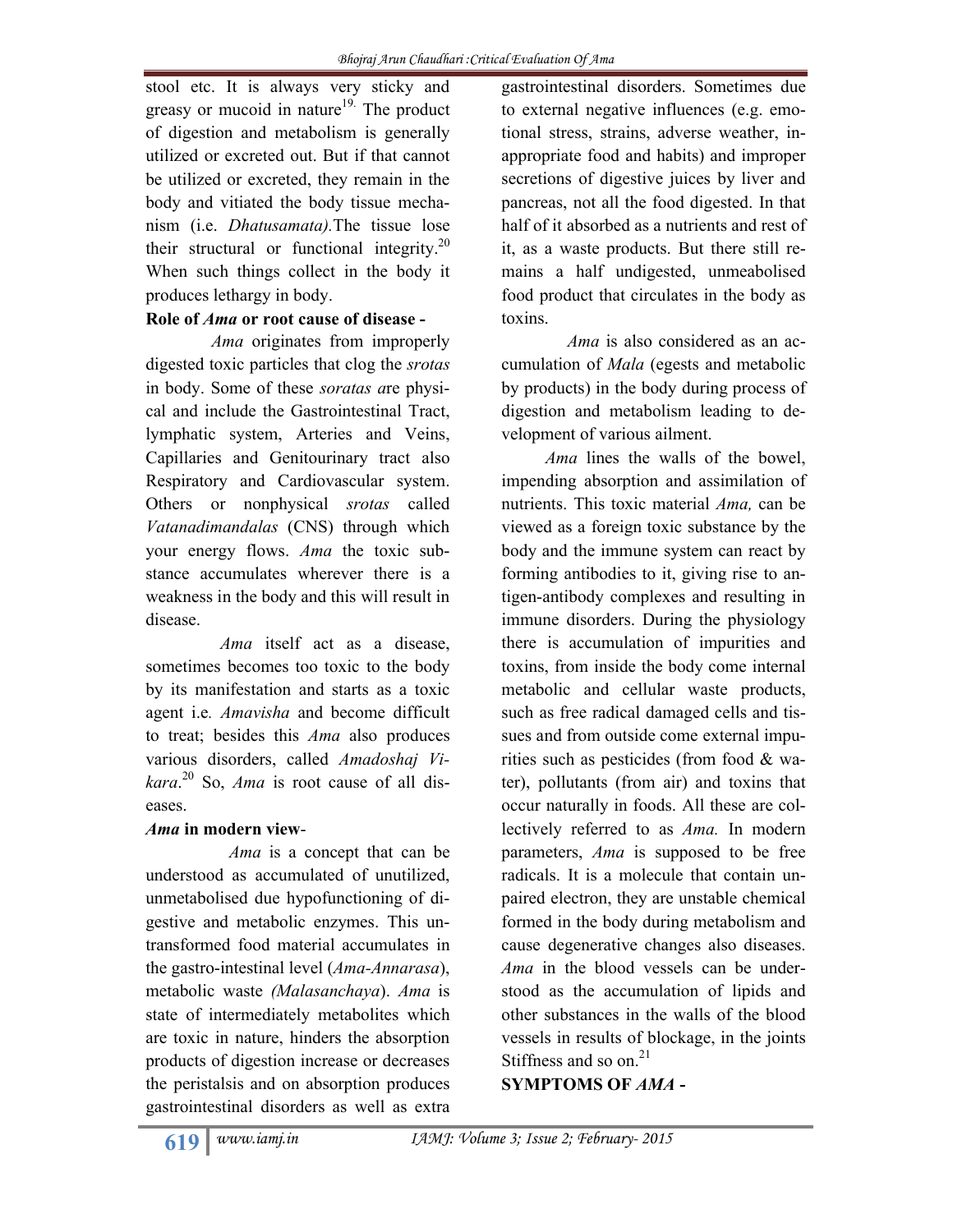*Ama* presents features as per its fusion with specific *Dhatu* or its location. General characteristic of *Ama* are, *Srotorodha* (obstruction of channels), *Balabhransha* (loss of strength), *Gaurava* (felling of heaviness), *Anilmudhata* (obstruction of *vayu*), *Alasya* (laziness), *Apakti* (indigestion), *Nisthiva* (excessive salivation), *Malasanga* (constipation), *Aruchi* (anorexia), and *Klama* (fatigueness).

## **1. Presence of** *Ama* **in the body, diagnostic criteria-**

 On the presence of *Ama* in the body, we can correlate the parameters to understand the changes in stool and urine. Stool floating test as mentioned by Charak.22 Stool with *Ama* settles at the bottom, while Without *Ama* float on the surface of water, on pouring patients stool in full of water tank, stool also haying physical changes in colour, foul smelling and consistency. Urine shows slimy, foul smelling, high specific gravity and varying in colour.<sup>23</sup> By the laboratory investigation which includes detection of specific autoantibodies, agglutination reaction tests, ELISA test etc. Used to detect various auto-immune disorders.<sup>24</sup>

 *Sama* is state of intermixing of *Ama* with *Dosha, Dhatu* and *Mala* indentified by the specific features of *Samadosha, Sama-dhatu (Sama-dushya),* and *Sama-mala*. Symptoms of *Ama* aggravated by *Snehana,* in the morning hours, at night and during the cloudy atmosphere.<sup>25</sup>

## **DISCUSSION:**

 *Ama* is a generic term for food that is absorbed into the system without having first been properly digested. Such material cannot be used by the system and acts to clog it.

 It is cleared from above citation that *Ama* is the resultant of hypofunctioning of *Jatharagni* as well as *Dhat-*

*vagni.* There are mainly three levels of *Ama* viz - *Ama annarasa* (untransformed food material) at the gastrointestinal level, *Malasanchaya* (collect of metabolic waste) and *Prathma Dosha-dusti* (sudden vitiation of *Dosha* due to extrinsic factor). *Agni* becomes impaired because of an imbalance in the *Tridosha*, the metabolism is drastically affected food materials remain undigested and unabsorbed. That material Posses the property of *Visha* or toxin substance, accumulate in the body, which is called *Ama*. Due to low and slow of *Agni* leads to formation of improperly digested initial *Rasadhatu* or *Annarasa,* this undergoes fermentation and putrefaction being retained in the *Amashaya,* called *Amarasa*, i.e. *Ama.* It has been described as sticky, foul smelling toxin substance within the body*. Ama* also formed by bacterial invasion. Bacteria emit toxins into the system and aggravate *Ama*. The body has a capacity to acclimatize even the changes in weather. But when these two i.e. digestion and metabolism is poor or acclimatization cannot properly take place, some foreign material is accumulated, called as *Ama.27*

 As per modern theory, the structural changes in the enzymes at level of Transcription or translation can lead to production of intermediary metabolite i.e. free radical. similarly *Ama* is also being produced whenever there is Malfunction of *Agni* in the body .The action of various enzymes as the action of *Agni* by Ayurveda so it is true that impairment of Agni at cellular level causes the generation of free radicals i.e. *Ama*.

*Ama* i.e. impure material *(Ama* or free radical*)* have tendency to create clogs the intestine and other channels, at different level (i.e. micro and macro level) and undergoes many chemical changes which create toxins. These toxins are absorbed into the blood and enter the general circu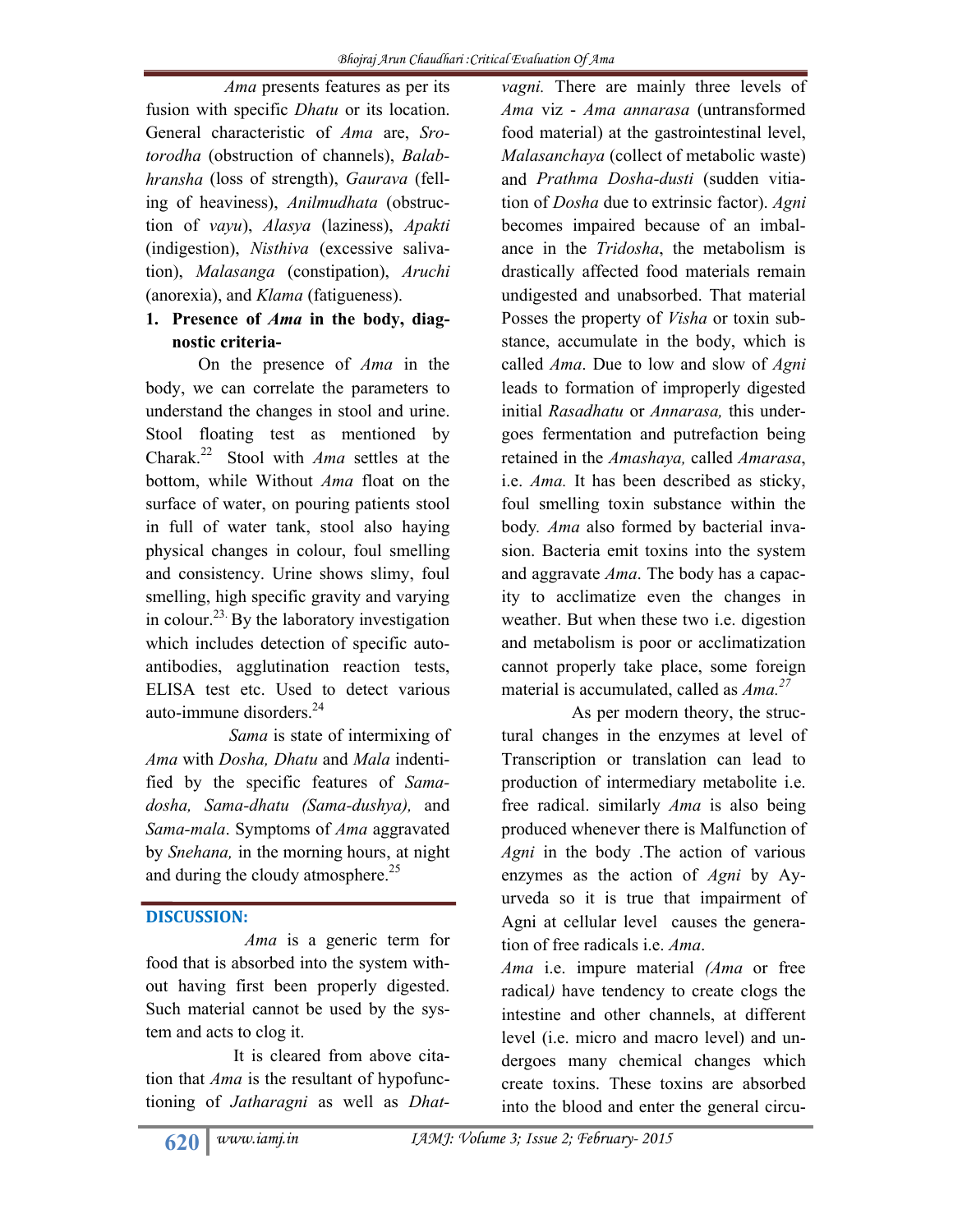lation they eventually accumulate in the weaker parts of the body i.e. *Kha-Vaigunya*, where they create contraction, clogging, stagnation and weakness of the organs and reduce the immune mechanism of respective system or tissue .Once settled, *Ama* begins affecting the body and the mind both structurally and functionally, thereby producing disease. **Critical Evaluation of** *Ama***:**

 The main factor for the formation *Ama* is deranged functions of *Agni*. If it remains for longer duration in *Amashaya,* it becomes as like *Amarasa (Visha)* which is termed as *Amavisha*. The hazardous effect of *Ama* depends on the attainment of the degree *Amavisha*, which decides the prognosis or process of diseases. *Ama* Produces – The dietetic indiscretions and emotional stress may impair the effective functioning of the neurohumoral mechanisms as a result *Ama*, develops inside the body. Hyposcreations of digestive juice and retarded gastrointestinal motility leads to the fermentation in food materials and result in a thick, slimy product of foul smelling and extreme stickiness.

 There may be two factors like, the hyposecretion of digestive juices and Diminished or sluggish gastro- intestinal motility lead to the fermentations in food materials and result in a thick, slimy, product of foul smelling with extreme stickiness. *Malasanchaya* the term, may be to designate *Ama* and *Sama*. The word mala i.e. egests and the by product of metabolism (metabolic waste products), the products not properly utilized or eliminated by the body. *Ama, Amadosha*, and *Amavisha* play a vital role in the pathogenesis as well as prognosis of disease. Certain chemical compounds in the body does damage which accumulates to produce ageing are called free radicals, considered as *Ama*. Increase in the normal

values of blood, urine, stool, semen, sputum, salivary secretion etc. may be understood as *Ama* condition. Direct influence of *Ama* observed in *Amavata, Vatrakta*, *Grahani roga, Kasa, Pandu, Kamala, Kushta* etc.<sup>28</sup>

 Through study of the Ayurvedic literature reveals that *Ama* not only produces local gastrointestinal disorders, but also generates various extra gastrointestinal disorders.

# **REFERANCES**

- 1 1 Amarkosha, Shri. Pandit Hargovinda Shashri, Chaukahmbha Sanskrit Series, Seventh Edi.2005, II kand, IV Varga, Verse no 16, Page no.519.
- 2. 3, 4, 12, 14, 18, 26 Astanga Hrdayam, Sutrasthana, Vagbhata's, Eng. Trans. By Prof. K. R. Srikantha Murthy, Krishnadas academy, Pub, Varanasi. Vol.-I- Fifth Edition, 2001. Verse no.13/25,23,22,24.Page no.187.
- 3. 2 Charaka Samhita, Sutasthana, By Vd. R. K. Sharma and Vd. Bhagwan dash, Translation of text and critical exposition of Cakrapanidatt's Ayurved Dipika. Chaukahmbha Sanskrit Series Pub, Varanasi, Sixth Edi. Vol. I, Verse no. 25/33, 34 Page no. 420.
- 4. 6, 7 Charaka Samhita, Chikitsasthana, Eng.Trans. By Prof. Priyavat Sharma, Chaukahmbha Orientalia, Pub. Varanasi, Vol.-II - Sixth Edi.2001,Verse no.15/42,43 Page no.250,253
- 5. 5, 21- Madhav-Nidana, Madhukosha, Hindi Tika, Vol. I, By Ayurvedacharya Shri Yadunandanopadhyay, Chaukahmbha Sanskrit Sansthan, Varanasi, Reprint Edi.2005, Verse no.25/1-5, Page no.508-509,510
- 6. 8 Astanga Hrdayam, Sutrasthana, Vagbhata's, Eng. Trans. By Prof. K. R.